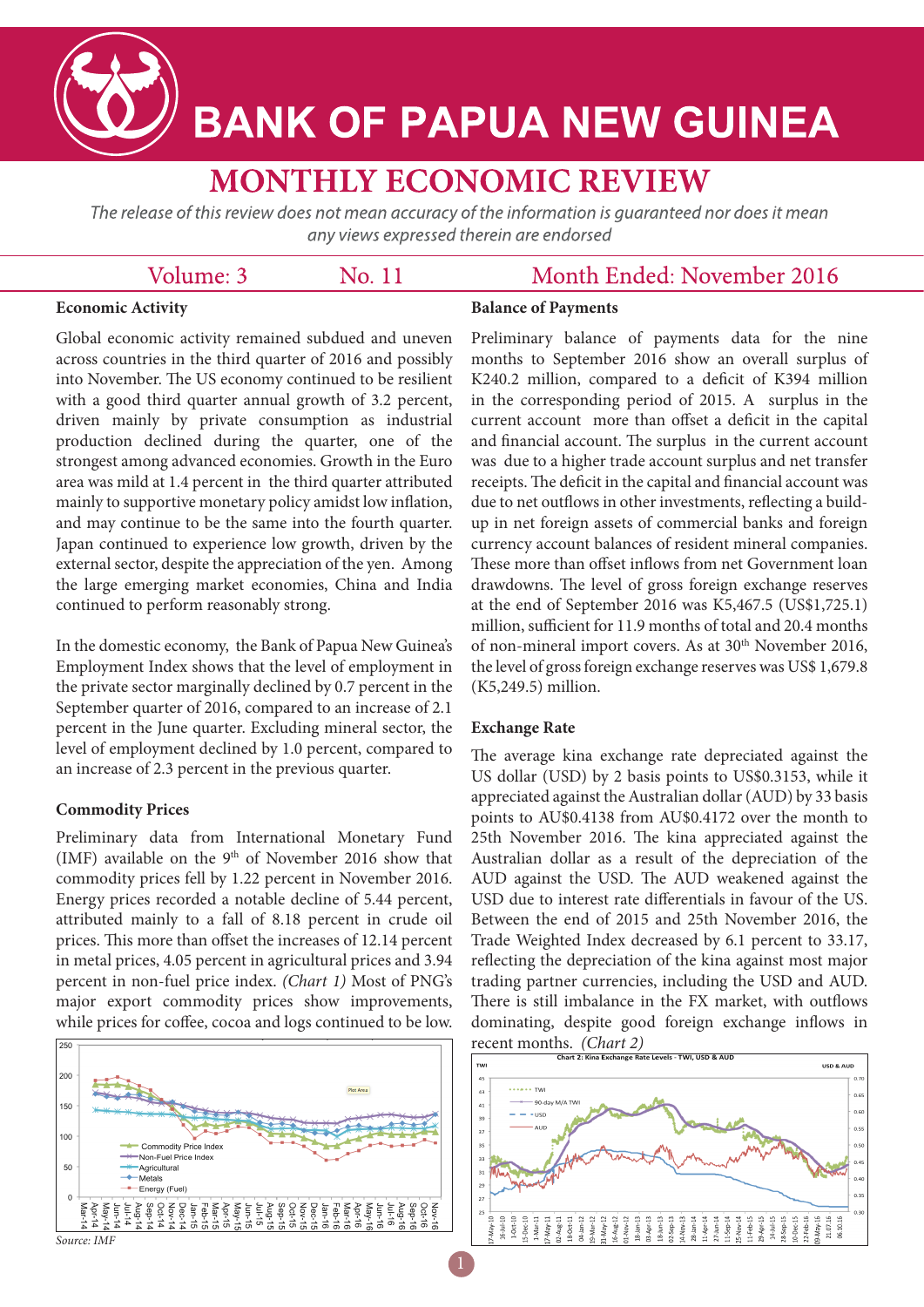#### **Inflation**

Annual headline Consumer Price Index (CPI) increased by 6.8 percent in the September quarter of 2016, the same increase as in the previous quarter. Generally, all expenditure groups contributed to the increase. "Alcoholic beverages, tobacco and betelnut" expenditure group recorded the highest increase of 30.3 percent during the quarter reflecting a significant increase in betelnut prices of 55.0 percent. The "Health" and "Food & non-alcoholic beverages" expenditure groups recorded 8.3 percent and 5.3 percent, respectively. However, the annual exclusion based and trimmed-mean measures recorded increases of 2.0 percent and 1.2 percent, respectively, both lower than the outcomes in the June quarter.

Annual headline Retail Price Index (RPI) to October 2016 decreased by 0.1 percent, compared to an increase of 2.9 percent in September 2016. This decrease is attributed to a 3.4 percent decline in the 'Food' expenditure group, driven by a 28.6 percent decline in fruit and vegetable prices, which offset slight increases in the 'Rents, council charges fuel/power' expenditure group, Non-durable goods, Medical and health care (exc. Hospital), Other goods and Motor vehicle operations (petrol only) sub-groups. Annual RPI ex-seasonal and RPI ex-seasonal & fuel increased by 6.3 percent and 6.5 percent, respectively in October 2016. Quarterly headline RPI increased by 2.4 percent, while monthly headline RPI for October 2016 decreased by 2.4 percent. *(Chart 3).*



#### **Fiscal Operations**

Preliminary estimates of the fiscal operations of the National Government over the nine months to September 2016 show an overall deficit of K1,356.2 million, compared to a deficit of K1,940.1 million in the corresponding period of 2015. This represents 2.0 percent of nominal Gross Domestic Product (GDP). Total revenue, including foreign grants, during the September quarter of 2016 was K7,623.5 million, 2.3 percent higher than in the corresponding period of 2015. This represents 60.3 percent of the budgeted revenue for 2016. The increase in revenue mainly reflected higher tax receipts, which more than offset decreases in non-tax receipts. Total expenditure over the nine months to September 2016 was K8,997.7 million, 4.4 percent lower than in the corresponding period of 2015 and represents 60.8 percent of the budgeted appropriation for 2016. This outcome reflected lower recurrent and development expenditures. The budget deficit was financed from domestic sources totaling K1,502.2 million.

#### **Domestic Interest Rates & Monetary Aggregates**

Over the month to 25<sup>th</sup> November 2016, the Central Bank Bill (CBB) rate for 28 day was unchanged at 1.17 percent. There were no allocations in the auctions for the other terms. At the Treasury bill auction, the 182 day rate remained at 4.72 percent, while the 364 day rate increased from 7.72 percent to 7.73 percent. During the same period, the weighted average interest rates on wholesale deposits above K500,000 increased for all maturities. The weighted average rates for the 30 day, 60 day, 90 day and 180 day increased to 0.16 percent, 0.57 percent, 1.71 percent and 2.00 percent from 0.10 percent, 0.23 percent, 1.18 percent and 1.41 percent, respectively. The increase in rates reflect uneven distribution of liquidity among banks. Those banks with low liquidity levels have increased rates on deposits during the period to attract deposits. *(Chart 4)*.



Broad money supply increased by 8.1 percent over the year to October 2016, compared to an increase of 0.9 percent in the corresponding period of 2015. This was driven by increases in net claims on the Government and credit to private sectors, which more than offset a decline in public non-financial corporation sector (State Own Enterprises (SOEs)). Monetary base grew by 5.8 percent in October 2016, compared to a decline of 4.6 percent in the corresponding period of 2015. This was mainly due to increases in currency in circulation and deposits of the commercial banks at the Central Bank.

Commercial bank lending extended to public non-financial corporations, other financial corporations and other resident sectors increased by K1,082.0 million to K12,807.7 million between December 2015 and week-ending 25th November 2016. Over the year to 25th November 2016, the weekly average lending by banks increased by 11.0 percent to K12,061.7 million. This mainly reflected advances to the finance, mining, petroleum, retail, construction, retail, SOEs, transport, manufacturing and fisheries sectors. Deposits at commercial bank deposits increased by K644.6 million to K20,922.3 million between December 2015 and week-ending 25<sup>th</sup> November 2016, reflecting placements by the mining petroleum, Government, communication, finance, agriculture and services sectors. Over the year to 25th November 2016, the weekly average deposits increased by 4.3 percent to K20,277.6 million.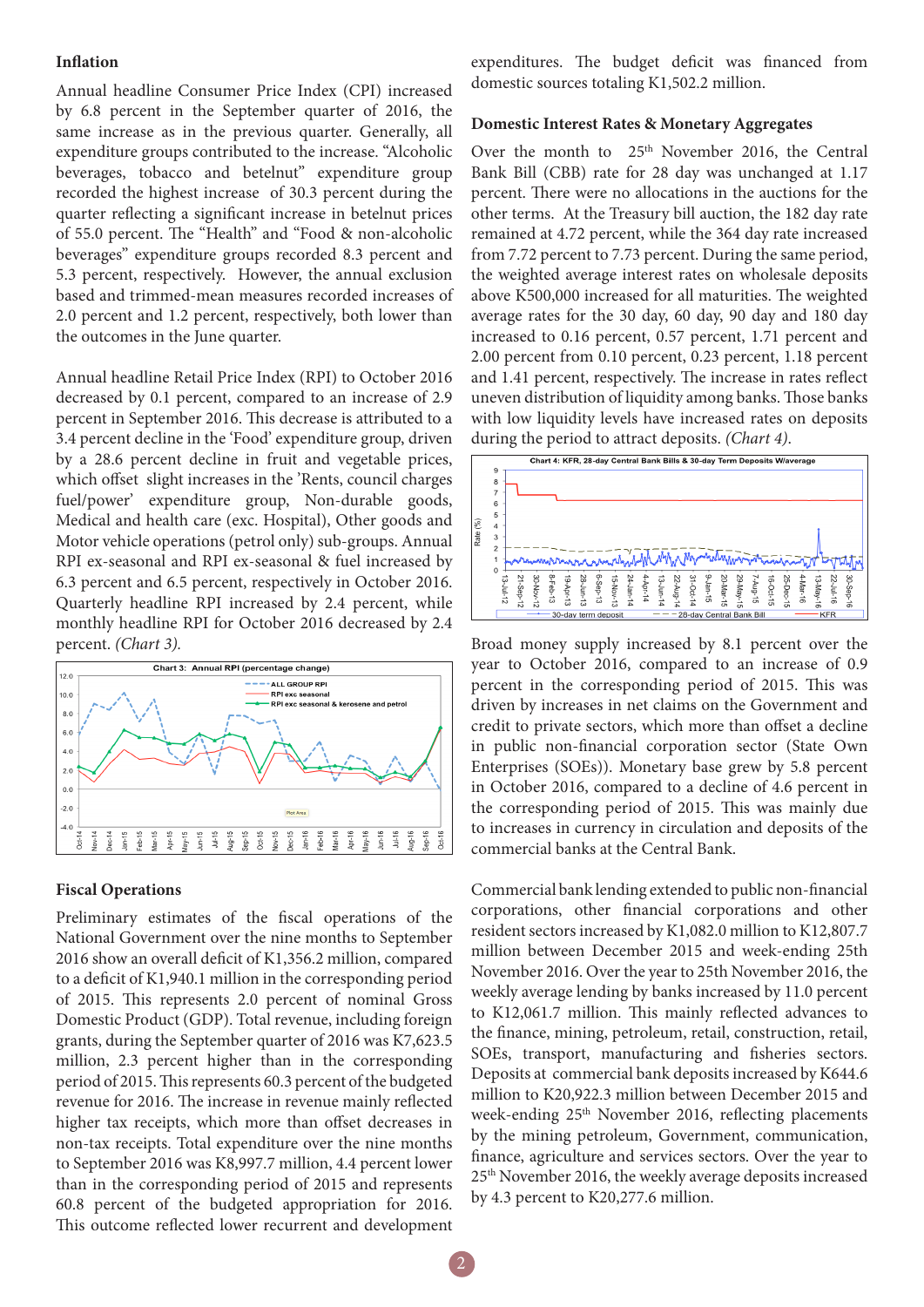### **Monetary Policy**

The Bank kept the policy signalling rate, the Kina Facility Rate (KFR), at 6.25 percent for the month of November 2016.